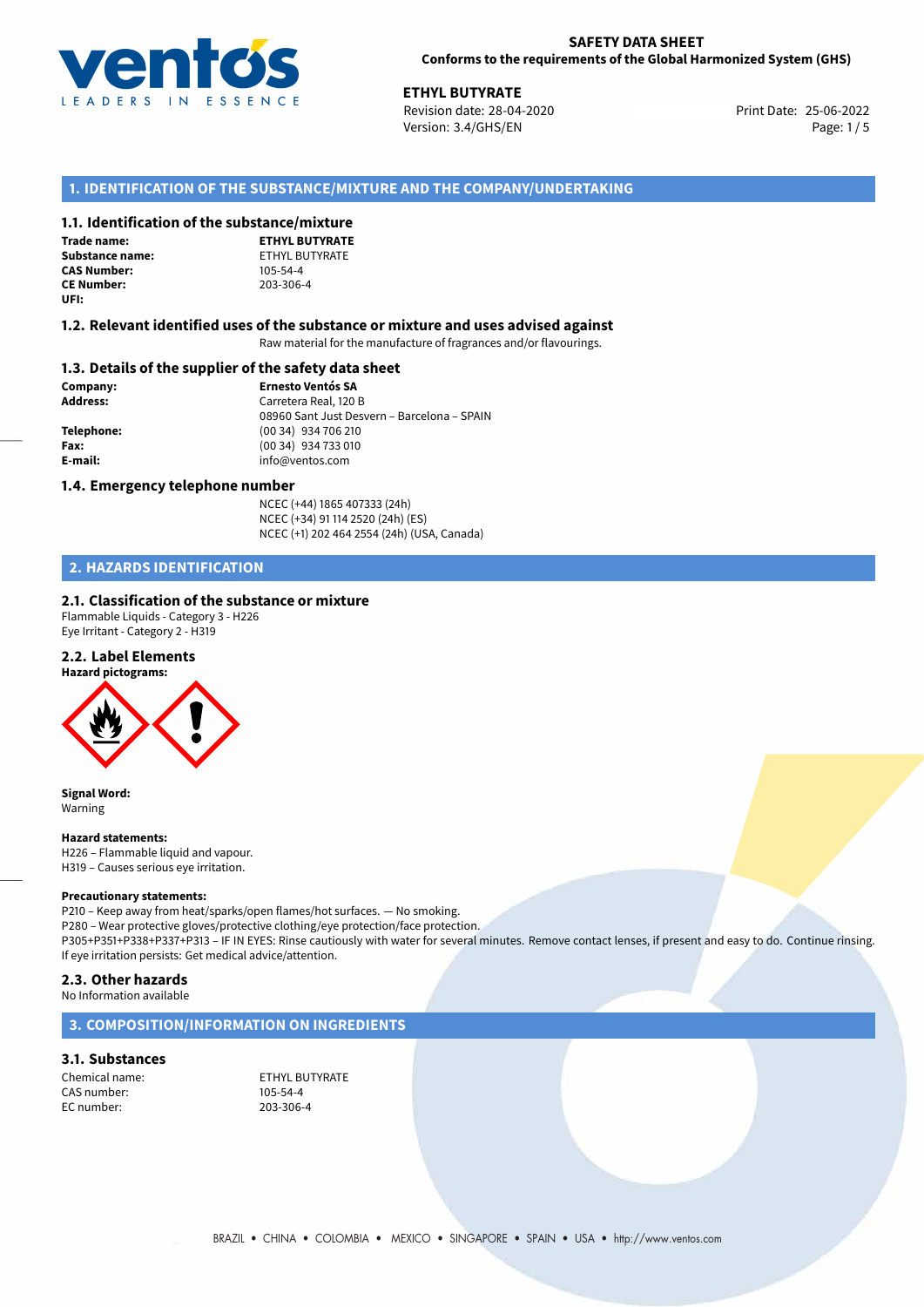

**ETHYL BUTYRATE**<br>
Revision date: 28-04-2020 **Print Date: 25-06-2022** Version: 3.4/GHS/EN Page: 2 / 5

### **Hazardous constituents:**

| 105-54-4<br>l ETHYL BUTYRATE                               |                                       |
|------------------------------------------------------------|---------------------------------------|
| $\geq$ 50<br>203-306-4<br>Eye Irritant - Category 2 - H319 | Flammable Liquids - Category 3 - H226 |

[See the full text of the hazard statements in section 16.](#page-4-0)

### **3.2. Mixtures**

Not applicable.

### **4. FIRST-AID MEASURES**

### **4.1. Description of necessary first aid measures**

| Ingestion:    | Rinse mouth with water.<br>Obtain medical advice.<br>Keep at rest. Do not induce vomiting.                                                           |
|---------------|------------------------------------------------------------------------------------------------------------------------------------------------------|
| Eye contact:  | In case of contact with eyes, rinse immediately with plenty of water for at least 15 minutes and seek medical advice.                                |
| Inhalation:   | Remove person to fresh air and keep at rest.<br>Seek immediate medical advice.                                                                       |
| Skin contact: | Take off immediately all contaminated clothing.<br>Thoroughly wash affected skin with soap and water.<br>Seek medical attention if symptoms persist. |

## **4.2. Most important symptoms and effects, both acute and delayed**

No information available.

#### **4.3. Indication of any immediate medical attention and special treatment needed** No information available.

# **5. FIRE-FIGHTING MEASURES**

### **5.1. Extinguishing Media**

Water spray, carbon dioxide, dry chemical powder or appropriate foam. For safety reasons do not use full water jet.

### **5.2. Special hazards arising from the substance or mixture**

Known or Anticipated Hazardous Products of Combustion: Emits toxic fumes under fire conditions.

### **5.3. Advice for firefighters**

High temperatures can lead to high pressures inside closed containers. Avoid inhalation of vapors that are created. Use appropriate respiratory protection. Do not allow spillage of fire to be poured into drains or watercourses. Wear self-contained breathing apparatus and protective clothing.

### **6. ACCIDENTAL RELEASE MEASURES**

### **6.1. Personal precautions, protective equipment and emergency procedures**

Evacuate surronding areas. Ensure adequate ventilation. Keep unnecessary and unprotected personnel from entering. Do not breathe vapor/spray. Avoid contact with skin and eyes. Information regarding personal protective measures: see section 8.

### **6.2. Environmental precautions**

To avoid possible contamination of the environment, do not discharge into any drains, surface waters or groundwaters.

### **6.3. Methods and materials for containment and cleaning up**

Cover with an inert, inorganic, non-combustible absorbent material (e.g. dry-lime, sand, soda ash). Place in covered containers using non-sparking tools and transport outdoors. Avoid open flames or sources of ignition (e.g. pilot lights on gas hot water heater). Ventilate area and wash spill site after material pickup is complete.

### **6.4. Reference to other sections**

Information regarding exposure controls, personal protection and disposal considerations can be found in sections 8 and 13.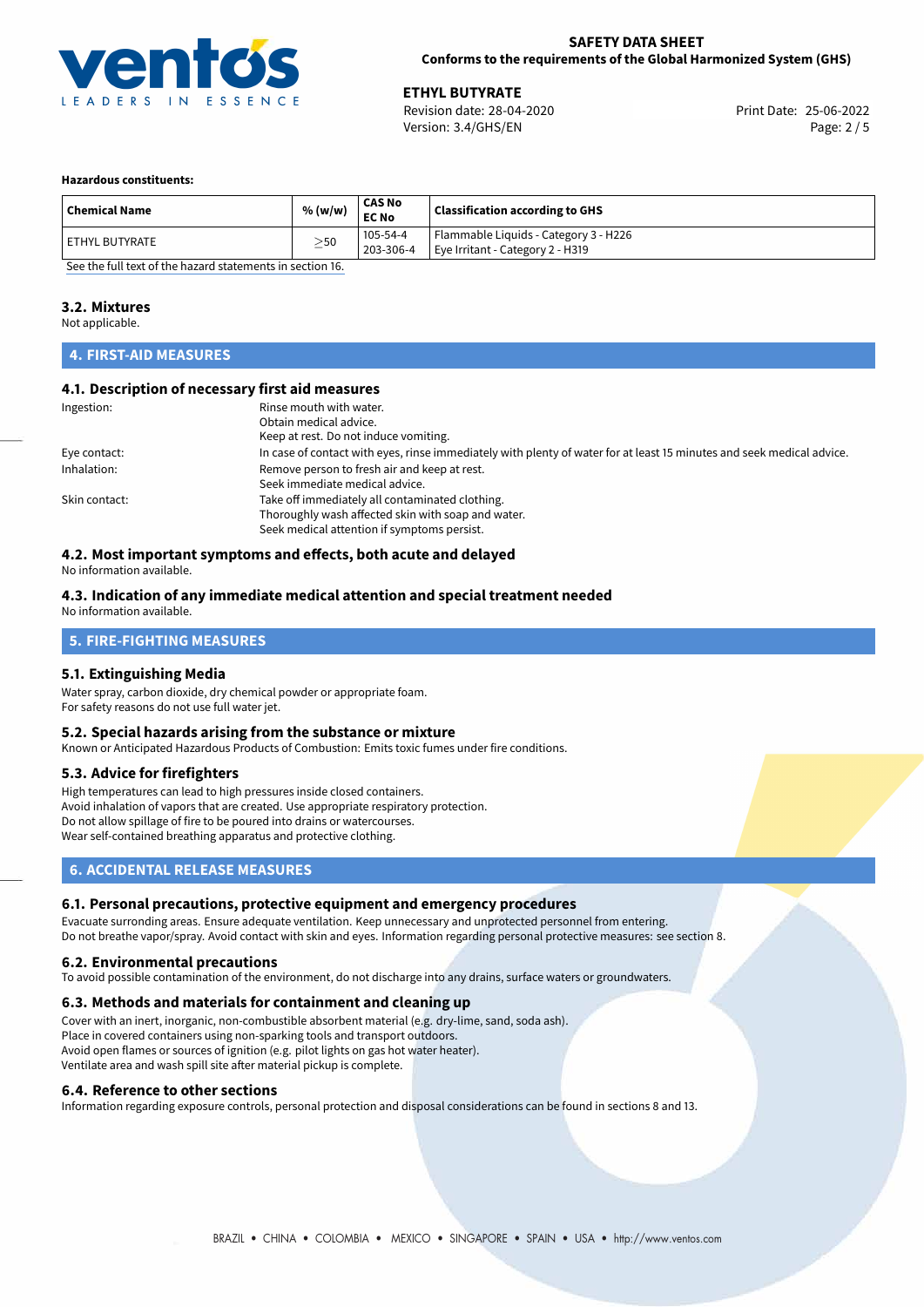

**ETHYL BUTYRATE**<br>
Revision date: 28-04-2020 **Print Date: 25-06-2022** Version: 3.4/GHS/EN Page: 3 / 5

### **7. HANDLING AND STORAGE**

### **7.1. Precautions for safe handling**

Do not store or handle this material near food or drinking water. Do not smoke. Avoid contact with the eyes, skin and clothing. Wear protective clothing and use glasses. Observe the rules of safety and hygiene at work. Keep in the original container or an alternative made from a compatible material.

## **7.2. Conditions for safe storage, including any incompatibilities**

Store in tightly closed and preferably full containers in a cool, dry and ventilated area, protected from light. Keep away from sources of ignition (e.g. hot surfaces, sparks, flame and static discharges). Keep away from incompatible materials (see section 10).

### **7.3. Specific end use(s)**

No information available.

**8. EXPOSURE CONTROLS AND PERSONAL PROTECTION**

## **8.1. Control parameters**

Components with occupational exposure limits: None known.

### **8.2. Exposure controls**

Measures should be taken to prevent materials from being splashed into the body. Provide adequate ventilation, according to the conditions of use. Use a mechanical exhaust if required.

### **8.3. Individual protection measures, such as personal protective equipment**

| Eye/Face protection:             | Chemical safety goggles are recommended. Wash contaminated goggles before reuse.                                                            |
|----------------------------------|---------------------------------------------------------------------------------------------------------------------------------------------|
| Hand Protection:                 | Chemical-resistant gloves are recommended. Wash contaminated gloves before reuse.                                                           |
| Body protection:                 | Personal protective equipment for the body should be selected based on the task being performed and the risks<br>involved.                  |
| Respiratory Protection:          | In case of insufficient ventilation, use suitable respiratory equipment.                                                                    |
| Environmental exposure controls: | Emissions from ventilation or process equipment should be checked to ensure they comply with environmental<br>protection legislation.       |
|                                  | In some cases, filters or engineering modifications to the process equipment will be necessary to reduce emissions to<br>acceptable levels. |
|                                  |                                                                                                                                             |

### **9. PHYSICAL AND CHEMICAL PROPERTIES**

### **9.1. Information on basic physical and chemical properties**

| Appearance:                            | Liguid                           |  |
|----------------------------------------|----------------------------------|--|
| Colour:                                | Conforms to standard             |  |
| Odour:                                 | Conforms to standard             |  |
| Odour theshold:                        | Not determined                   |  |
| pH:                                    | Not determined                   |  |
| Melting point/freezing point:          | $-100$                           |  |
| Boling point/boiling range (°C):       | $120 - 122$                      |  |
| Flash point:                           | $26^{\circ}$ C                   |  |
| Evaporation rate:                      | Not determined                   |  |
| Flammability:                          | Not determined                   |  |
| Lower flammability/Explosive limit:    | Not determined                   |  |
| Upper flammability/Explosive limit:    | Not determined                   |  |
| Vapour pressure:                       | Not determined                   |  |
| Vapour Density:                        | Not determined                   |  |
| Density:                               | $0,874-0,881$ g/mL (20°C)        |  |
| Relative density:                      | $0.874 - 0.881(20^{\circ}C)$     |  |
| Water solubility:                      | <b>SLIGHTLY SOLUBLE IN WATER</b> |  |
| Solubility in other solvents:          | SOLUBLE IN ETHANOL               |  |
| Partition coefficient n-octanol/water: | Not determined                   |  |
| Auto-ignition temperature:             | Not determined                   |  |
| Decomposition temperature:             | Not determined                   |  |
| Viscosity, dynamic:                    | Not determined                   |  |
| Viscosity, kinematic:                  | Not determined                   |  |
| Explosive properties:                  | Not determined                   |  |
| Oxidising properties:                  | <b>NONE EXPECTED</b>             |  |
|                                        |                                  |  |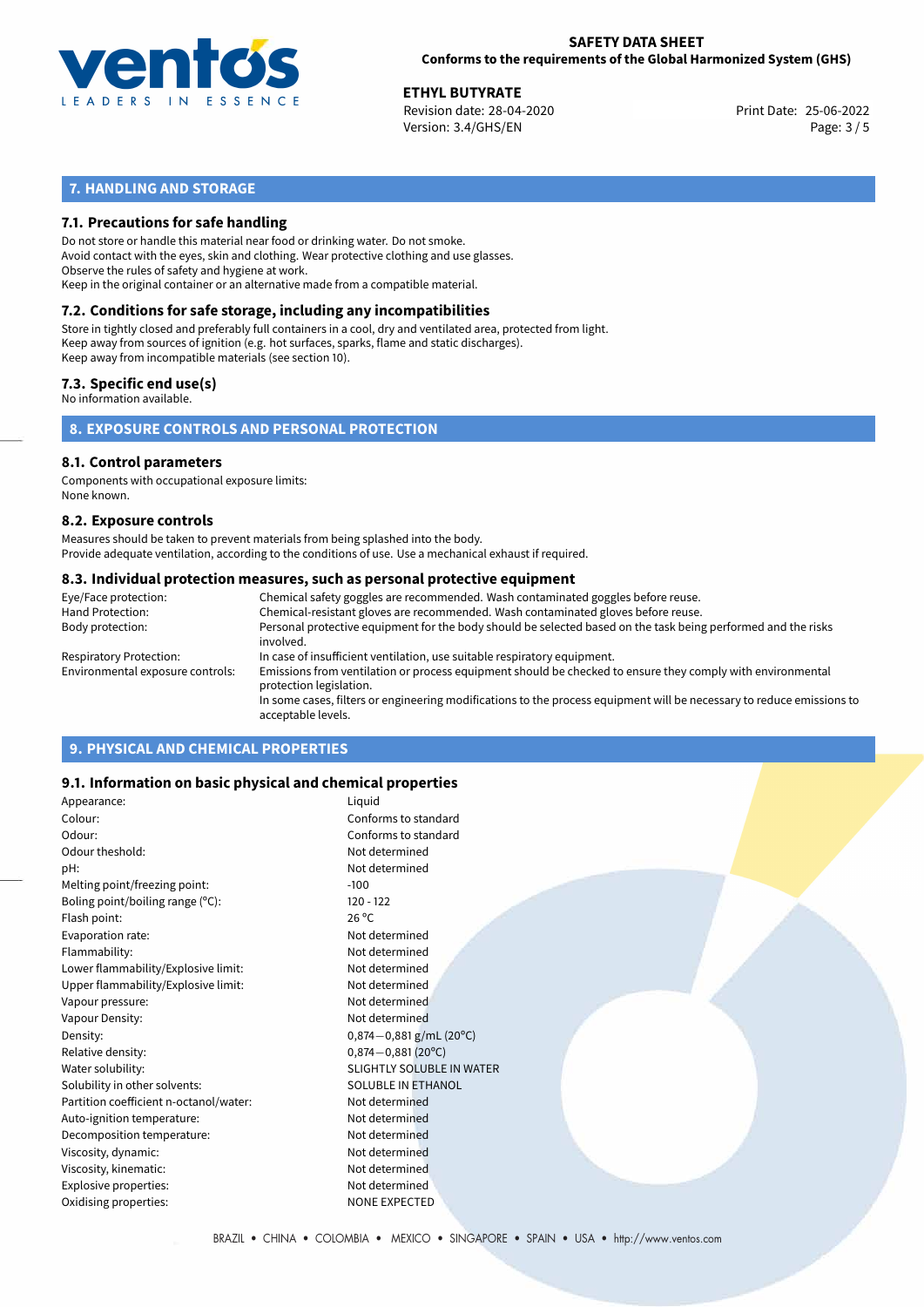

**ETHYL BUTYRATE**<br>
Revision date: 28-04-2020 **Print Date: 25-06-2022** Version: 3.4/GHS/EN Page: 4 / 5

## **10. STABILITY AND REACTIVITY**

### **10.1. Reactivity**

No hazardous reactions if stored and handled as prescribed/indicated.

### **10.2. Chemical stability**

The product is stable if stored and handled as prescribed/indicated.

### **10.3. Possibility of hazardous reactions**

No hazardous reactions if stored and handled as prescribed/indicated.

### **10.4. Conditions to Avoid**

Conditions to Avoid: Excessive heat, flame or other ignition sources.

### **10.5. Incompatible materials**

Avoid contact with strong acids and bases and oxidizing agents.

### **10.6. Hazardous decomposition products**

During combustion may form carbon monoxide and unidentified organic compounds.

### **11. TOXICOLOGICAL INFORMATION**

| Acute toxicity                    | Based on the data available, the criteria for classification are not met. |
|-----------------------------------|---------------------------------------------------------------------------|
| Skin corrosion/irritation         | Based on the data available, the criteria for classification are not met. |
| Serious eye damage/irritation     | Causes serious eye irritation.                                            |
| Respiratory or skin sensitisation | Based on the data available, the criteria for classification are not met. |
| Germ cell mutagenicity            | Based on the data available, the criteria for classification are not met. |
| Carcinogenicity                   | Based on the data available, the criteria for classification are not met. |
| Reproductive toxicity             | Based on the data available, the criteria for classification are not met. |
| <b>STOT-single exposure</b>       | Based on the data available, the criteria for classification are not met. |
| <b>STOT-repeated exposure</b>     | Based on the data available, the criteria for classification are not met. |
| <b>Aspiration hazard</b>          | Based on the data available, the criteria for classification are not met. |

### **12. ECOLOGICAL INFORMATION**

### **12.1. Toxicity**

**Assessment:** Based on the data available, the criteria for classification are not met. **Experimental/calculated data:** No information available.

**12.2. Degradability** Biodegradation : 50%. (OECD 301 D).

## **12.3. Bioaccumulative potential**

No information available.

**12.4. Soil mobility** No information available.

### **12.5. Other adverse effects**

See also sections 6, 7, 13 and 15 Do not allow to get into waste water or waterways.

### **13. DISPOSAL CONSIDERATIONS**

### **13.1. Waste treatment methods**

Dispose of in accordance with national and local environmental regulations.